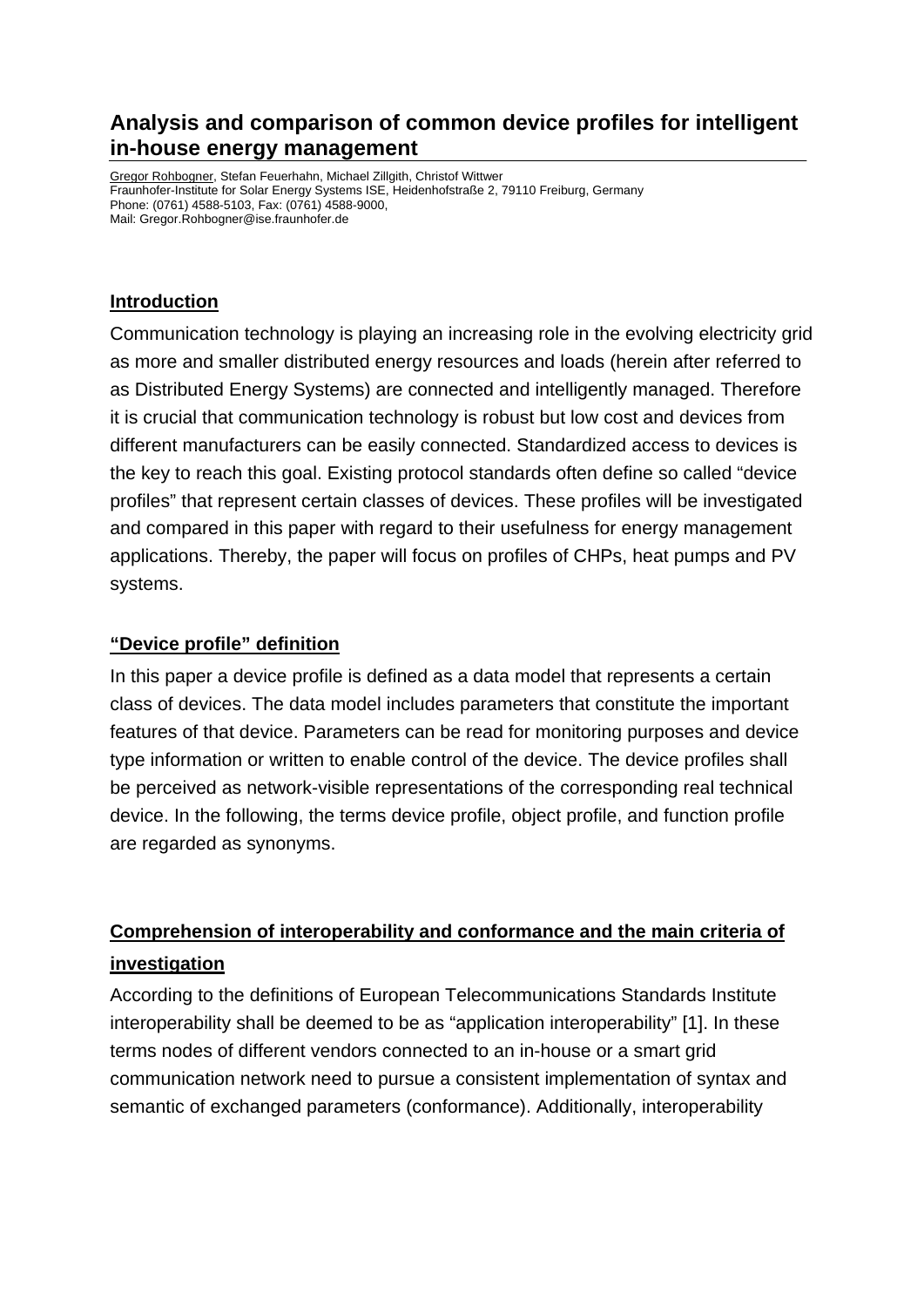requires the definition of exact (mandatory) sets of properties, above called device profiles. It is crucial to point out the difference between interoperability and



conformance. Conformance is not the equivalent of interoperability but rather the basic prerequisite. In the following, interoperability will be analysed by looking at the protocol's definition of profiles, provided existing profiles and the level of standardisation (LOS). The LOS indicates the level at

**Figure 1** *Explanation of LOS (as example: ZigBee structure)*

which protocols require the use of standardized parameters. Interoperability simultaneously increases with the level of standard-disation (cf. figure 1).

## **Local Operating Network (LON)**

In the Local Operating Network specification (for application layer) two forms of "function profiles" are defined. Profiles released and approved by LonMark International are so called "standard function profiles". Profiles developed by



**Figure 2** *LON's definition of function profil* 

manufacturers are specified as "user function profiles". In contrast to user function profiles, standard function profiles only contain "standard network variables types" and "standard configuration property types" as well as the "network configuration variables". Producers are obliged to implement the common device variables (mandatory variables) and have the possibility to make use of implementing further optional variables. The relations are depicted in figure 2. As an independent institution the "Interoperability

Association" was founded to certify LON nodes of different vendors based on released rules to ensure the interoperability. One essential requirement is the use of at least one standard function profile on a certified device. [2]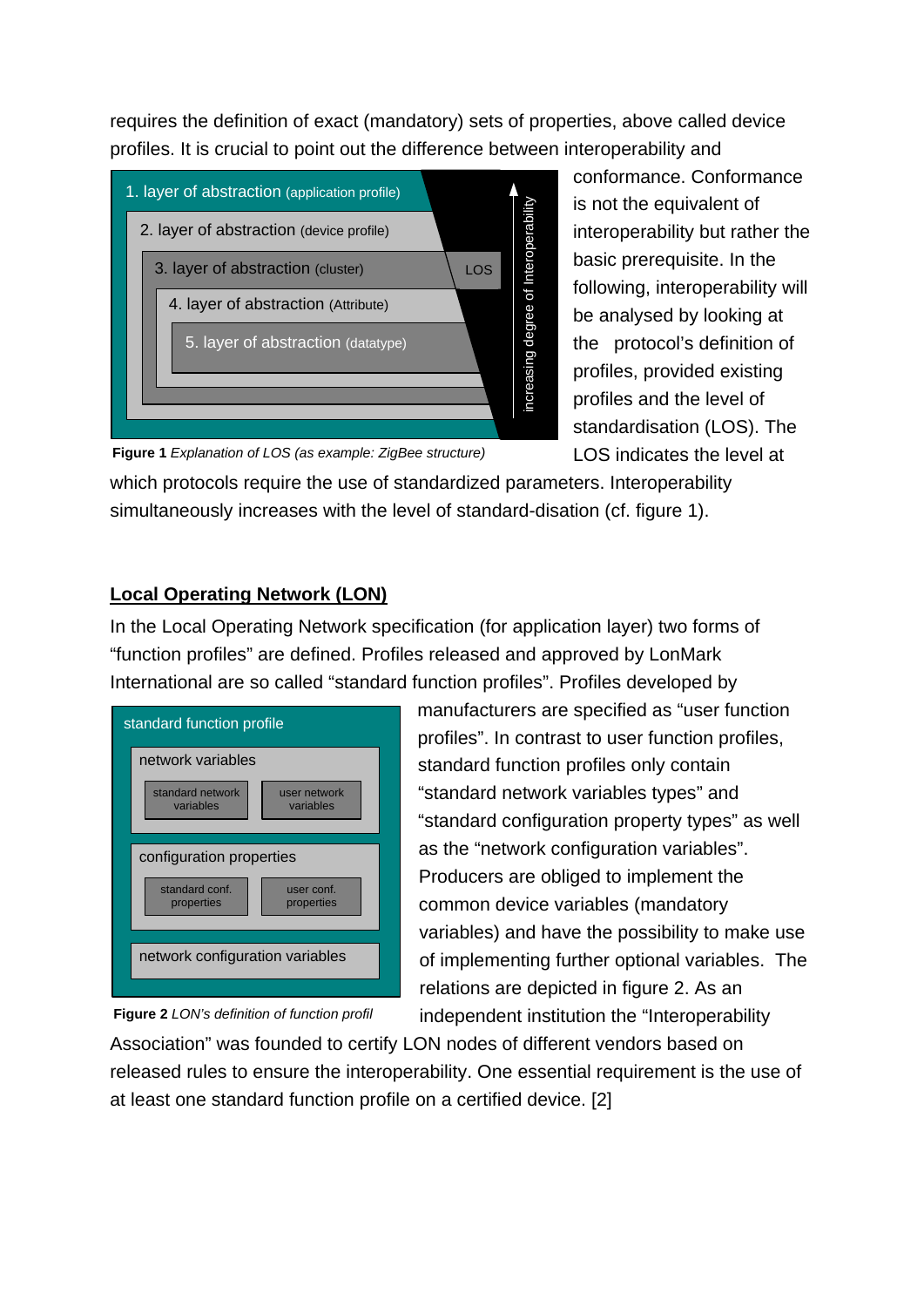#### **Level of Standardisation**

The fundamental requirement to get certification from the "Interoperability Association" is the inevitable use of the standard network variables defined by

LonMark [3][4]. The network variables permit the data exchange between LON devices. According to that, network variables are standardized as basis of specification's conformance and can be declared as level of standardisation. Since the specification still allows for defining new profiles, interoperability cannot be seen as assured.





## **Existing device profiles**

The published function profiles listed at LonMark International homepage concentrate on home and building automation (e.g. LonMark Lighting Functional Profiles or LonMark Fire & Smoke Device Functional Profiles). In addition, several function profiles for heating, ventilation and air conditioning (HVAC) are published. Regarding profiles for distributed energy systems LON only defines a heat pump profile while descriptions of CHP and PV-System are missing. Nevertheless, LonMark International released functional profiles for electricity metering and schedules (defining device operation time periods). [3]

## **Conclusion**

Summing up, LonMark International is strongly following the concept of defining exact device profiles for several devices focusing on the field of home and building automation. Beyond that, LON seems to achieve the important profiles for future smart home connected to a smart grid. LonMark networking community is aware of the importance to make LON ready for future Smart Grid considering the focus on "Smart Grid Roadmap" released by NIST [5]. However, important device description for CHP and PV-systems are still missing.

As an open standard LON ensures interoperability by offering an independent certification of manufacture's nodes that have to be conform to the level of standardisation. Unfortunately, LON also allows the implementation of manufacture specific functional profiles that meet conformance of standard but endanger interoperability.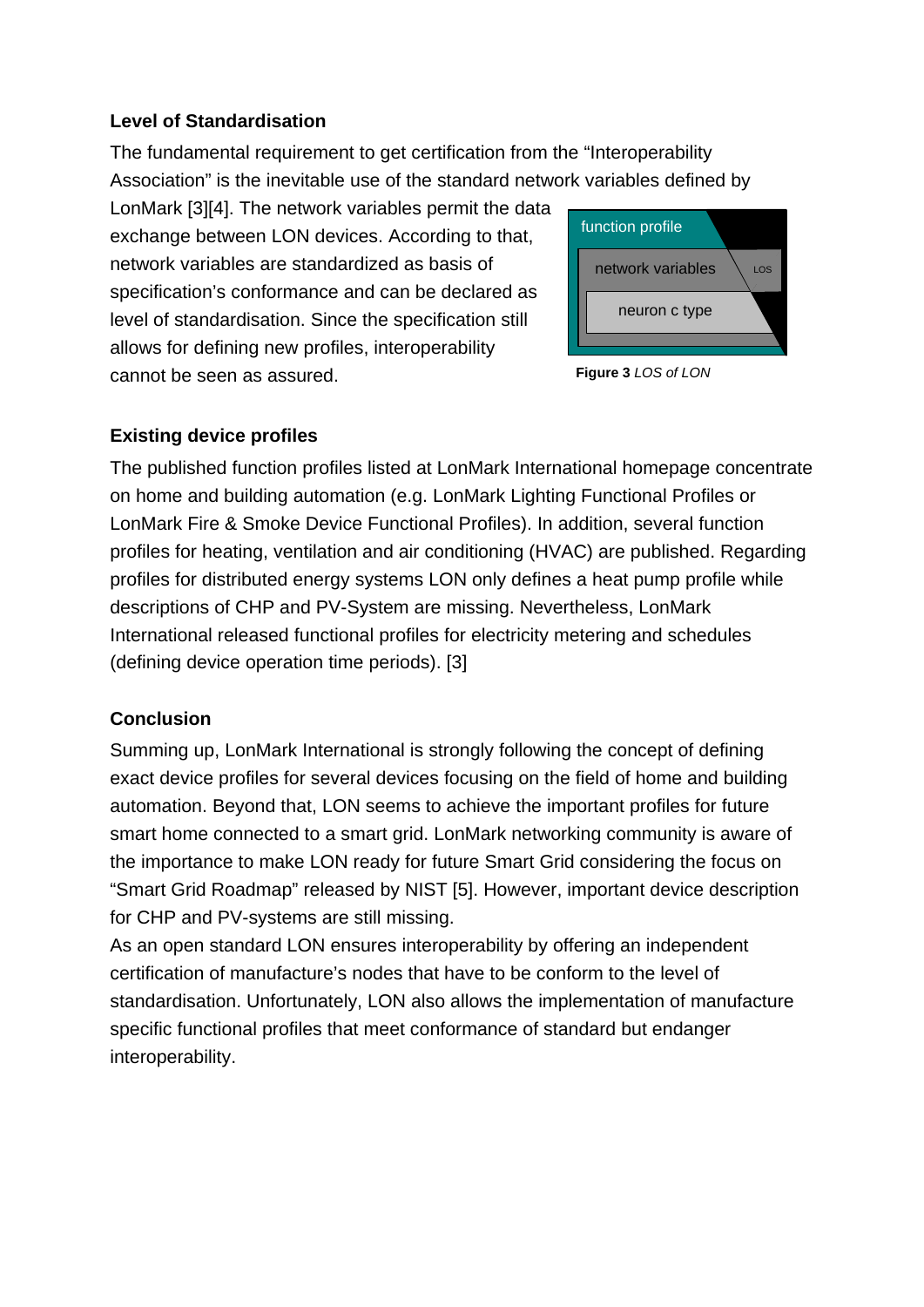## **ZigBee**

ZigBee defines three interwoven types of profiles which are depicted in figure 4. Public Application profiles characterise a special range of applications. The

| <b>Application profile</b>      |  |  |  |  |  |
|---------------------------------|--|--|--|--|--|
| Stack profile                   |  |  |  |  |  |
| Device profile                  |  |  |  |  |  |
| <b>Cluster (Defined in ZCL)</b> |  |  |  |  |  |
| Attributes<br>Commands          |  |  |  |  |  |
|                                 |  |  |  |  |  |

application profile includes the specification of the stack profile, the device profile as well as the definition of valid formats of a network message and communication. Unlike other protocols e.g. LON, the application profiles can be seen as a thematic frame within behaviour of supported devices is described and detailed information about these devices, given in the "device profiles", is listed. So far, ZigBee Alliance released five so called "public application

**Figure 4** *Structure of ZigBee's profiles* 

profiles". This paper will cover an analysis of the "ZigBee Smart Energy public application profile" and its containing device profiles and clusters.

## **Level of Standardisation**

To ensure conformance of ZigBee nodes developed by different vendors and manufacturers, the ZigBee Alliance released the ZigBee Cluster Library (ZCL). This

library contains a set of approved clusters for use in all application profiles and device profiles, respectively. It is crucial that developers of new ZigBee nodes implement profiles referring to the ZigBee Cluster Library. According to that requirement, public application profiles are based on ZCL and the within listed standardized clusters. Hence the ZigBee clusters shall be deemed as level of standardisation.



**Figure 5** *LOS of ZigBee* 

#### **Existing device profiles**

The Analysis of clusters and device profiles reveals a conspicuous focus on metering and price information. With regard to the previous label "Advanced Metering Initiative" (AMI) of "Smart Energy application profile", the reason for this focus becomes obvious. Beside a "Simple Metering" cluster (that includes common metering commands and responses) and a "Complex Metering" (that enables vendor-specific metering commands), a price cluster to communicate tariff information for electricity (in terms of full flexible tariffs) exists.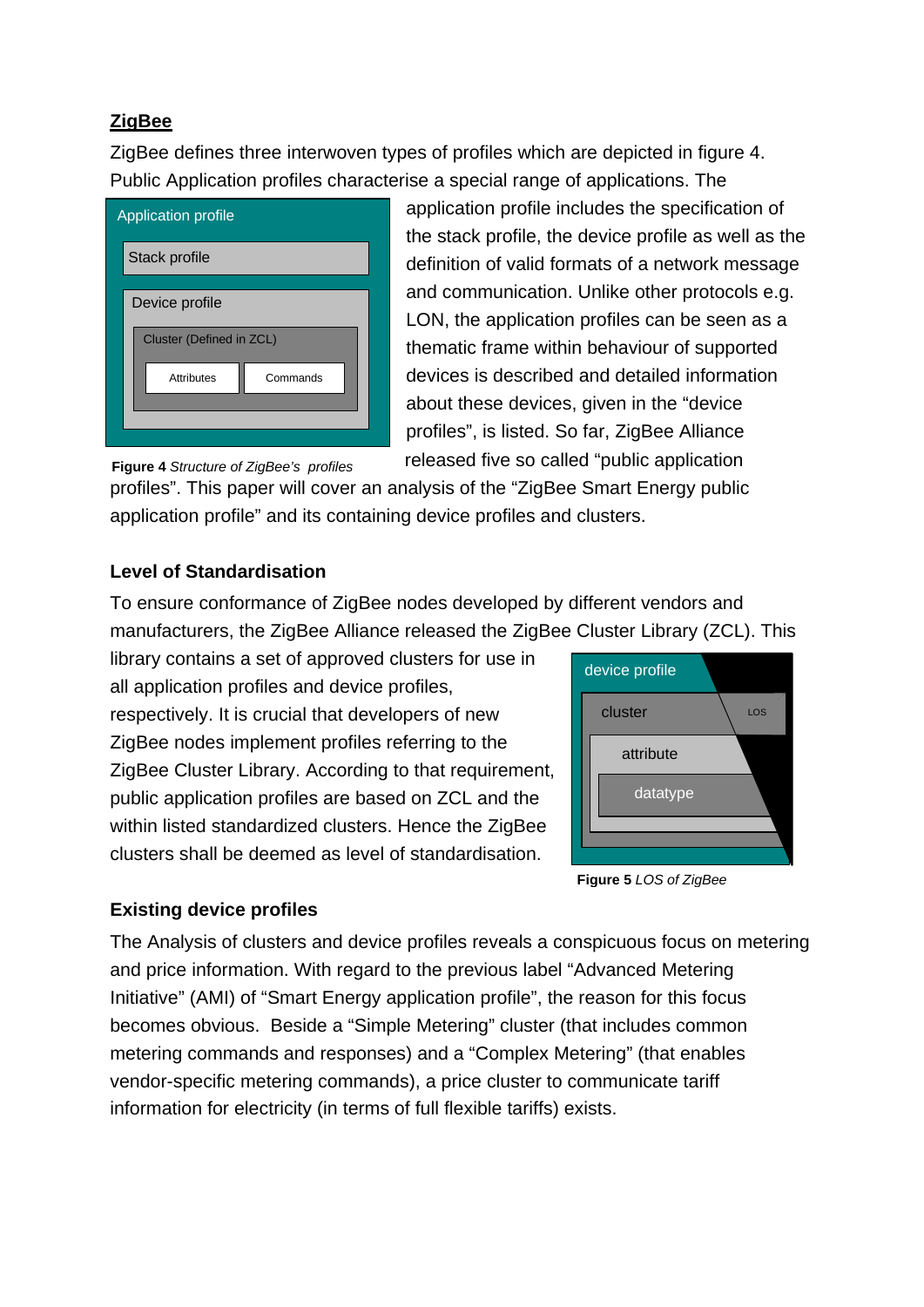Unfortunately, the present specification of the "Smart Energy application profile" does not cover (precise) descriptions of device profiles for DES. Instead, the ZigBee Alliance defines a "Load Control Device Profile" and the containing cluster "Demand Response and Load Control". The "Demand Response and Load Control" clusters emphasize on the common consumer loads, e.g. Water Heater, Exterior and Interior Lighting just as well as HVAC compressor or furnace. Nontheless, the essential description for DES is currently missing in this cluster. The problem of missing device profiles can be solved more or less using two different ways:

Both are based on developing a "manufacture-specific profile". The first option is to create a new manufacture-specific application profile containing new device profiles by using the clusters covered by ZCL (which ensures conformance to other ZigBee nodes in the respective ZigBee network). The second (indirectly) option, admits pooling devices defined in the "Home Automation application profile" at the condition that HA devices support the use of the Smart Energy "security models" and "Link Keys" (security requirements by the Smart Energy application profile). [6]

#### **Conclusion**

Currently, the ZigBee public smart energy profile is not ready for standardized integration of heat pumps, CHPs as well as PV-Systems into a smart inHouse communication structure. The two possible ways described above are workarounds which endanger the interoperability whereas conformance is complied with the use of ZCL. Furthermore, the option given by ZigBee to create and develop new manufacture specific application profiles is critically in terms of interoperability. A multitude of vendors implement their own proprietary ZigBee extensions nowadays. This stands in clear contradiction to the assumptions made in this paper. However, regarding the released "Smart Energy Profile Marketing Requirements Document (MRD)", it seems that the ZigBee Alliance realised the need of device profiles for DES [7].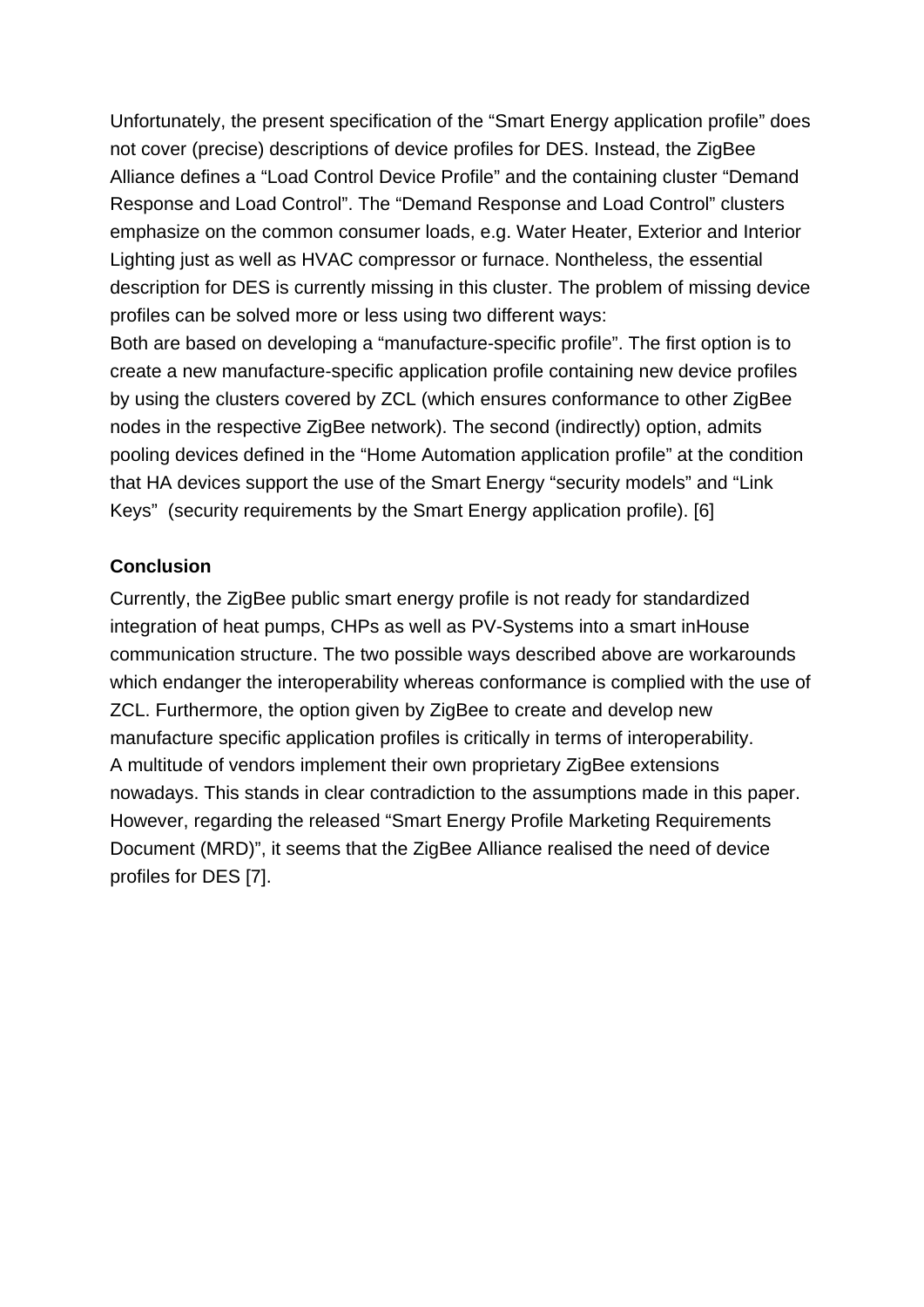## **BACnet**

The definition of a device profile in this paper and the definition published in the specification of BACnet are vastly different. Instead of defining an abstract image of a real device, BACnet device profiles define several functions or rather services that

| <b>Five Interoperability Areas</b><br><b>SCHED</b><br><b>DS</b><br><b>DM</b><br>AF<br><b>BIBB</b><br><b>BIBB</b><br><b>BIBB</b><br><b>BIBB</b><br><b>BIBB</b><br><b>BIBB</b><br><b>BIBB</b><br><b>BIBB</b><br><b>BIBB</b><br><b>BIBB</b> | <b>BACnet device profile</b> |  |  |  |  |  |  |
|------------------------------------------------------------------------------------------------------------------------------------------------------------------------------------------------------------------------------------------|------------------------------|--|--|--|--|--|--|
|                                                                                                                                                                                                                                          |                              |  |  |  |  |  |  |
|                                                                                                                                                                                                                                          |                              |  |  |  |  |  |  |
|                                                                                                                                                                                                                                          |                              |  |  |  |  |  |  |

| <b>BACnet device</b> |                                                     |  |  |  |  |  |
|----------------------|-----------------------------------------------------|--|--|--|--|--|
|                      | object                                              |  |  |  |  |  |
|                      | <b>Standard Properties</b><br>(as type of DataType) |  |  |  |  |  |
|                      | Mandatory<br>Optional                               |  |  |  |  |  |
|                      |                                                     |  |  |  |  |  |

have to be implemented on a BACnet node. All standardized functions are structured as "BACnet Interoperation Building Blocks" (BIBB). Depending on the five Interoperability Areas (IA), BACnet device profiles contain special BIBBs. An overview of the described structure is given in figure 6. A certain BACnet node does not need to describe one of these device profiles. Instead, the nodes are assigned to the device profiles when they implement the required functions. The Specification does not define special profiles that describe a special set of (mandatory) objects or properties. Quite contrary, BACnet allows vendors to define their own (proprietary)

**Figure 6** *BACnet device profiles*

objects and properties, respectively. The proprietary objects have to be defined in "object profiles", an expression only used for non-standard objects. Against the definition in the BACnet standard, in the following, descriptions of standard object types are also declared as "object profiles".

#### **Level of Standardisation**

Defining a level of standardisation in BACnet turns out to be fairly difficult. Unlike the protocols described above, BACnet does neither explicitly require certain objects for a device nor standard properties for (proprietary) objects (except the object\_identifier, object\_name property and object\_type). Beyond this, vendors are also allowed to define proprietary datatypes. In the context of paper's definition, datatypes shall be declared as the level of standardisation.



**Figure 7** *LOS of BACnet*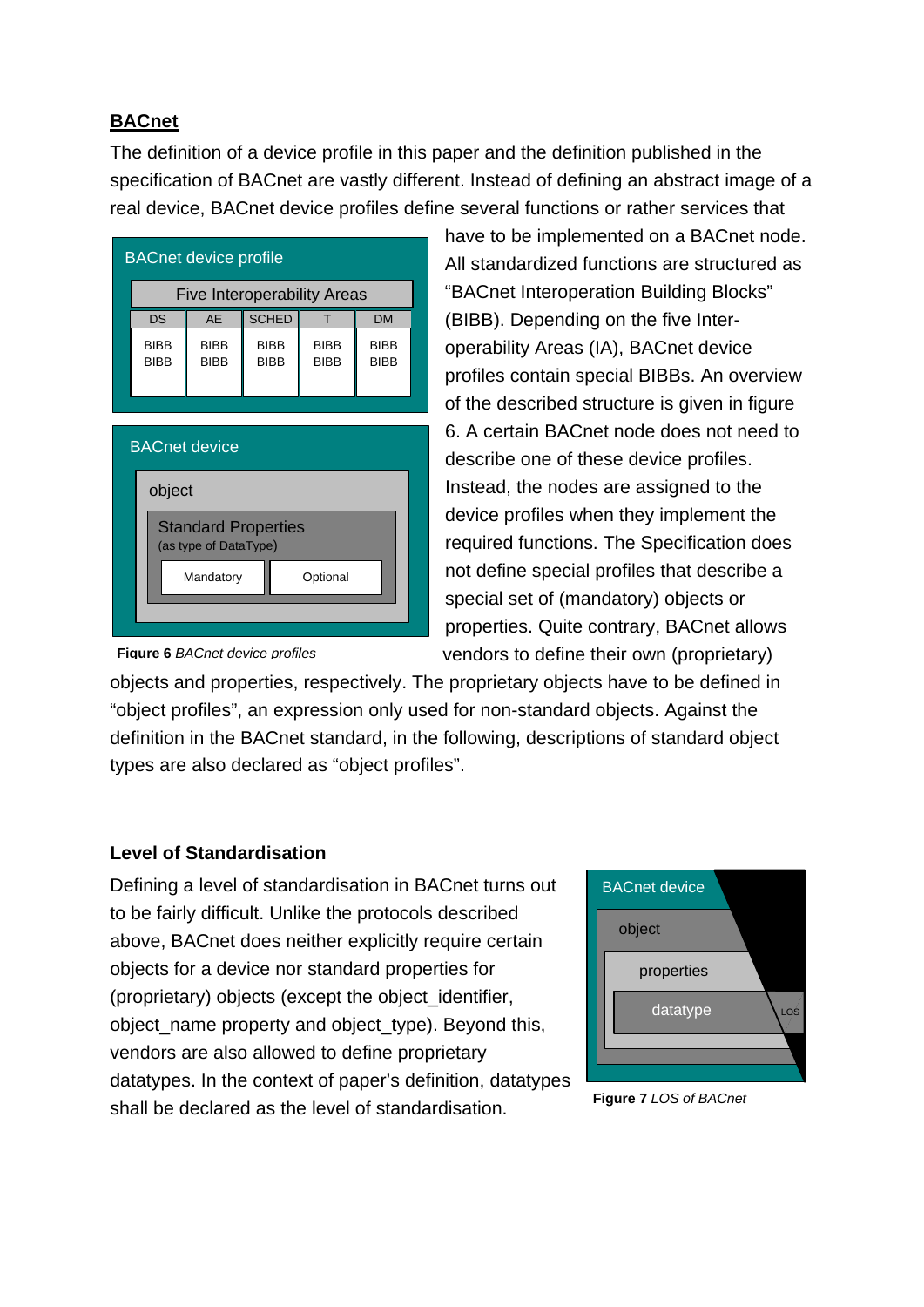#### **Existing device profiles**

At this time, BACnet specification provides 30 "object profiles". In comparison with the plenitude of defined profiles in ZigBee, LON and IEC 61850, BACnet strongly has to focus on creation of new objects or rather "network-visible representations" as named in the specification. Standard objects that represent certain technical devices are - with some exceptions (e.g. Accumulator object for metering) - still missing. Beside that, standard "object profiles" for CHP, HP and PV-Systems are not provided, yet. The published aim to specify "macro-objects" for monitoring and controlling "larger-scale" devices like heat pumps shall be deemed to be the first step in the direction of renewable distributed energy systems [8]. Unfortunately, since the release in October 1998 the crucial definition of these "macro objects" has not been put into practice [cf. 9]. BACnet defines a schedule object, which at least ensures meeting a small part of requirements for future communication in smart grid and smart home.

## **Conclusion**

BACnet cannot assure a standardized interoperable communication of DES regarding the specification's standard "network-visible" representation (objects). The wide range of possibilities for vendors combining own properties with standard properties as well as the high percentage of optional properties contained in the standard objects endangers the interoperability. Missing "object profiles" of distributed energy systems are not conducive, as well. Additionally, defining only standard functions or services to establish interoperability is insufficient. [9]

#### **Summary**

Containing intelligent loads and energy resources, smart homes will play a major role in the future era of renewable energies. Connecting larger loads (e.g. heat pump) and energy recourses (CHP) neither to an in-house management system nor directly to a control centre of a virtual power plant, intelligent and robust communication is required. This paper investigated today's possibilities given by common protocols on application level to meet the needs of a future interoperable and low cost in-house communication network. Unfortunately, the above-named protocols are not well prepared for these future requirements. While almost every protocol provides scheduling and metering, standardized profiles for distributed energy systems like heat pump, PV-system or CHP are not implemented in most instances, yet. To